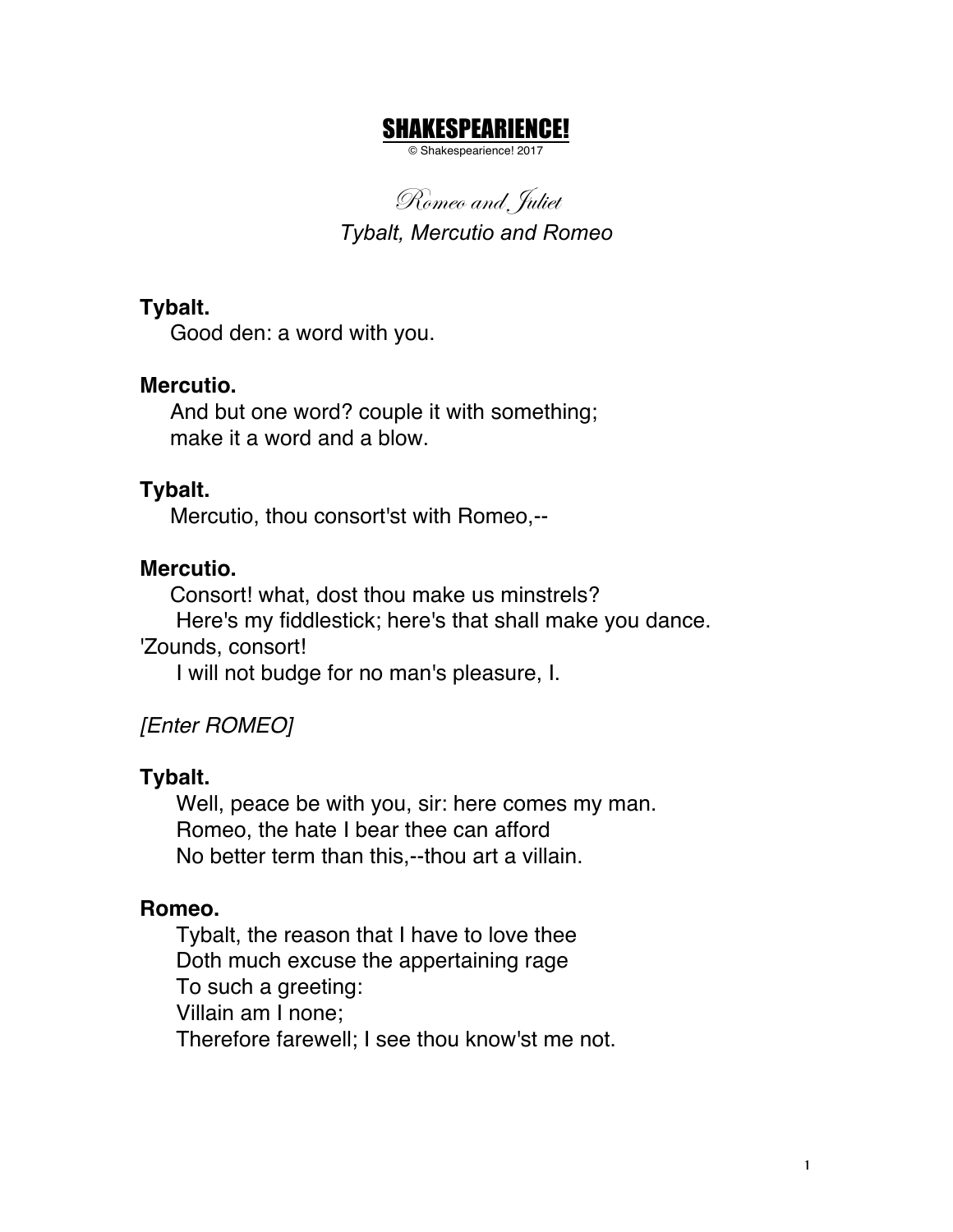*[Both Mercutio and Tybalt are STUNNED by Romeo's line]*

#### **Tybalt.**

Boy, this shall not excuse the injuries That thou hast done me; therefore turn and draw.

#### **Romeo.**

 I do protest, I never injured thee, But *love* thee better than thou canst devise, Till thou shalt know the reason of my love: And so, good Capulet, - which name I tender As dearly as my own,-be satisfied.

#### **Mercutio.**

 *[to Romeo]* O calm, dishonourable, vile submission! Tybalt, you rat-catcher, will you walk?

### **Tybalt.**

What wouldst thou have with me?

### **Mercutio.**

Good king of cats, nothing but one of your nine lives!

### **Tybalt.**

I am for you!

### **Romeo.**

*[Trying to pull Mercutio away]* Gentle Mercutio, put thy rapier up.

### **Mercutio.**

*[to Tybalt]* Come, sir, your passado.

### **Romeo.**

 Gentlemen, for shame, forbear this outrage! Tybalt! Mercutio! the prince expressly hath Forbidden bandying in Verona streets: Hold, Tybalt! good Mercutio!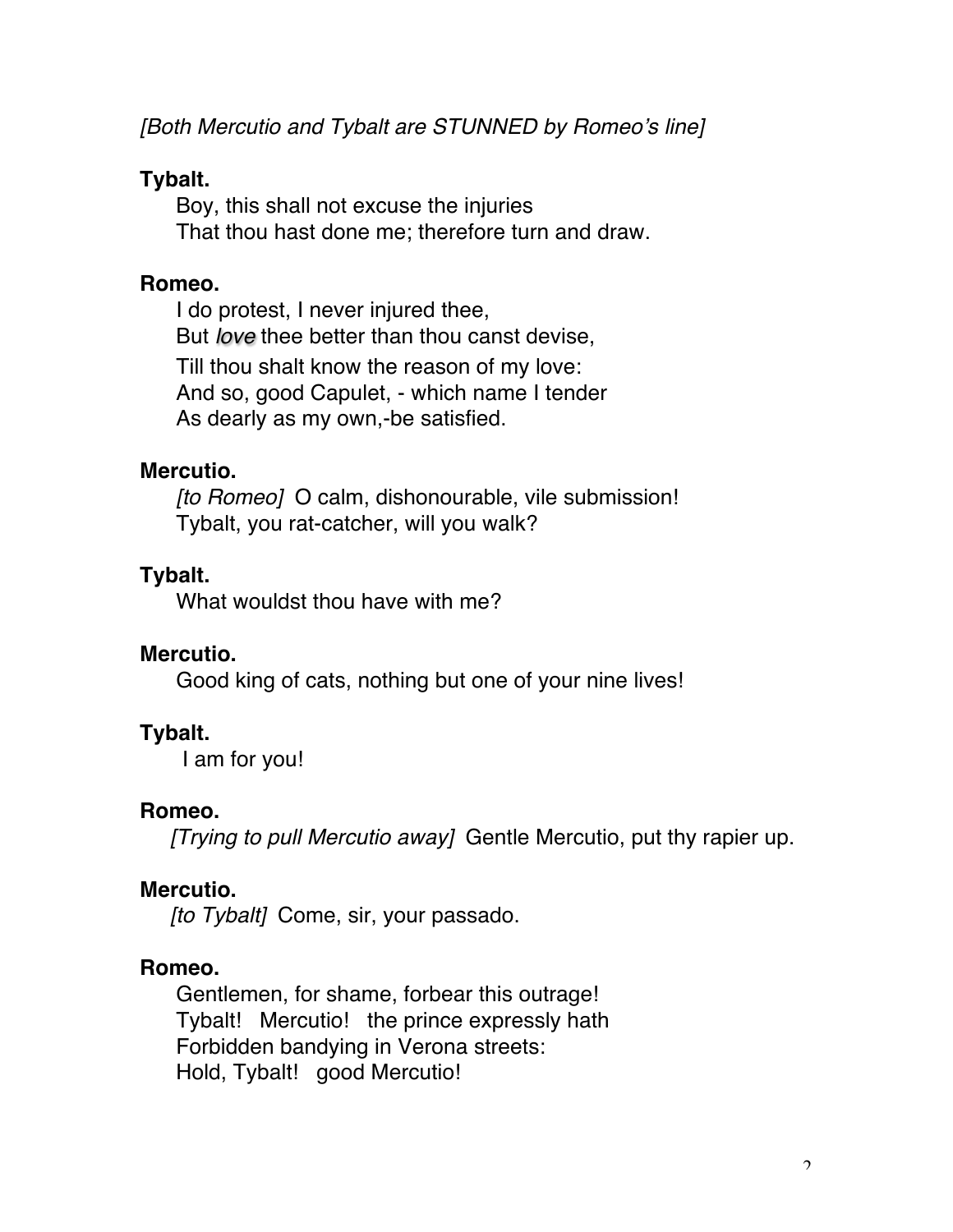*[TYBALT under ROMEO's arm stabs MERCUTIO, and flies]*

#### **Mercutio.**

I am hurt. A plague o' both your houses! I am sped. Ay, ay, a scratch, a scratch! marry, 'tis enough.

### **Romeo.**

Courage, man; the hurt cannot be much.

#### **Mercutio.**

 Ask for me to-morrow, and you shall find me a grave man. A plague o' both your houses! 'Why the devil came you between us? I was hurt under your arm.

### **Romeo.**

I thought all for the best.

### *[MERCUTIO dies]*

### **Romeo.**

 This gentleman, my very friend, hath got his mortal hurt In my behalf; my reputation stain'd with Tybalt's slander,- Tybalt, that an hour hath been my kinsman! O sweet Juliet, Thy beauty hath made me effeminate And in my temper soften'd valour's steel!

### *[Re-enter TYBALT]*

 Now, Tybalt, for Mercutio's soul Is but a little way above our heads, Staying for thine to keep him company: